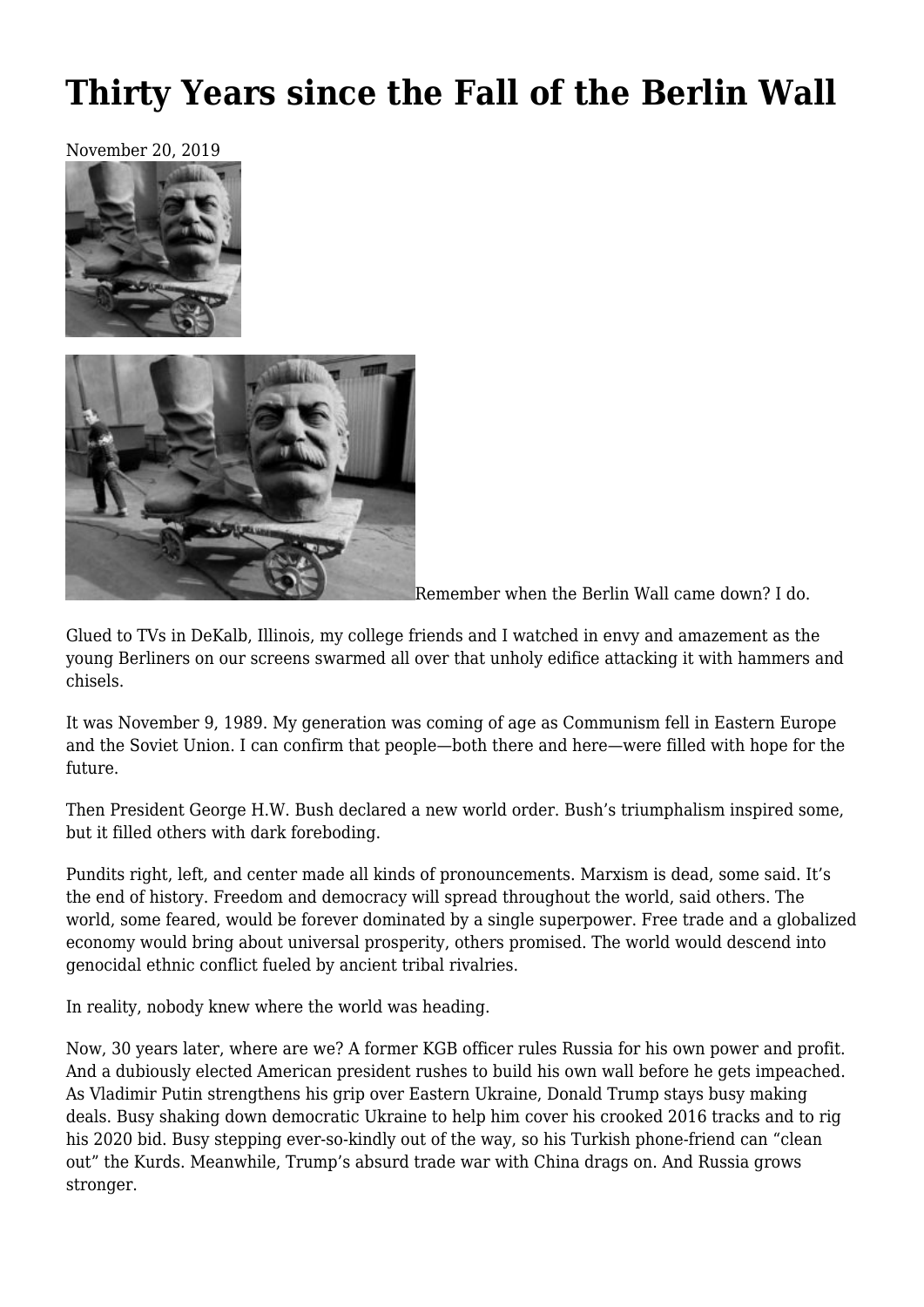An ascendant Russian autocracy preying on a struggling American democracy—hardly the "new world" Bush had envisioned.

When I was a kid in the 1970s, grownups told us the tale of life behind the Iron Curtain. Like in some sci-fi novel, a dystopian force had gripped the people's minds. The few dissenters were a tiny hopelessly heroic and ineffectual lot. They wanted to be like us, but fat chance. Change over there was unimaginable.

This story, however, wasn't really about them. It was about *us*—and it was a cautionary tale. It could have no happy ending.

During the Reagan years, I had founded the John Lennon Society, a band of idealistic radicals at Northern Illinois University. When we protested Reagan's covert wars in Central America, Apartheid in South Africa, and racism at home, our critics called us "Communists." The DeKalb police kept us under surveillance. Parents worried about our futures.

Far from being Communists, though, we opposed oppression in all its forms wherever it occurred. We identified with the popular uprisings against Soviet totalitarianism, Hungary 1956, Prague 1968. So when we saw mass movements building first in China then in Eastern Europe the Soviet Union, we knew which side we were on.

In 1986, when Mikhail Gorbachev initiated Glasnost and tried manage reform from above, I recall my elders saying it wouldn't amount to much. They were wrong. By 1989, protests spread across Eastern Europe. Gorbachev lost control of what he started.

BANG! The Wall fell. There could be no turning back.

Here's what I learned from all that. Don't assume things will continue the way they are now. Change builds from below and it can be sudden. Its results are neither predictable nor inevitable.

Changing history's course is not, as President Obama once said, like trying "to steer an ocean liner." The great helmsman's hand expertly guiding the ship of state "two degrees to the north or south" is—at best—a comforting illusion.

After decades of no change, barrier breaks. Old ways of thinking are abandoned. People stop behaving as expected. Some wake up one morning and decide down is really up. Others look up one afternoon and suddenly see the sky. People stand up and fight for freedom, or line up behind some numbskull dictator who promises only he can fix things.

In recent years, America has been stepping ever closer to the brink. Of what? Nobody is certain. If the single-party state could fall over there, why doubt some change—equally drastic and unexpected—could happen here?

During the Cold War, many Americans falsely assumed propaganda only worked on Russians, and we made the mistake of letting our freedom be defined by their unfreedom. Now, we are letting malevolent falsehoods peddled by Russian bots and their American quislings mislead and disrupt our political life. Once, we arrogantly hoped they would become more like us. Now, we legitimately fear we are becoming more like them.

Thirty years ago, Berliners mobilized to tear down their wall. Today, Americans watch as a new wall divides our land. There is Trump's border wall, the barbarism of detention camps, of 5,400 migrant children separated from their parents.